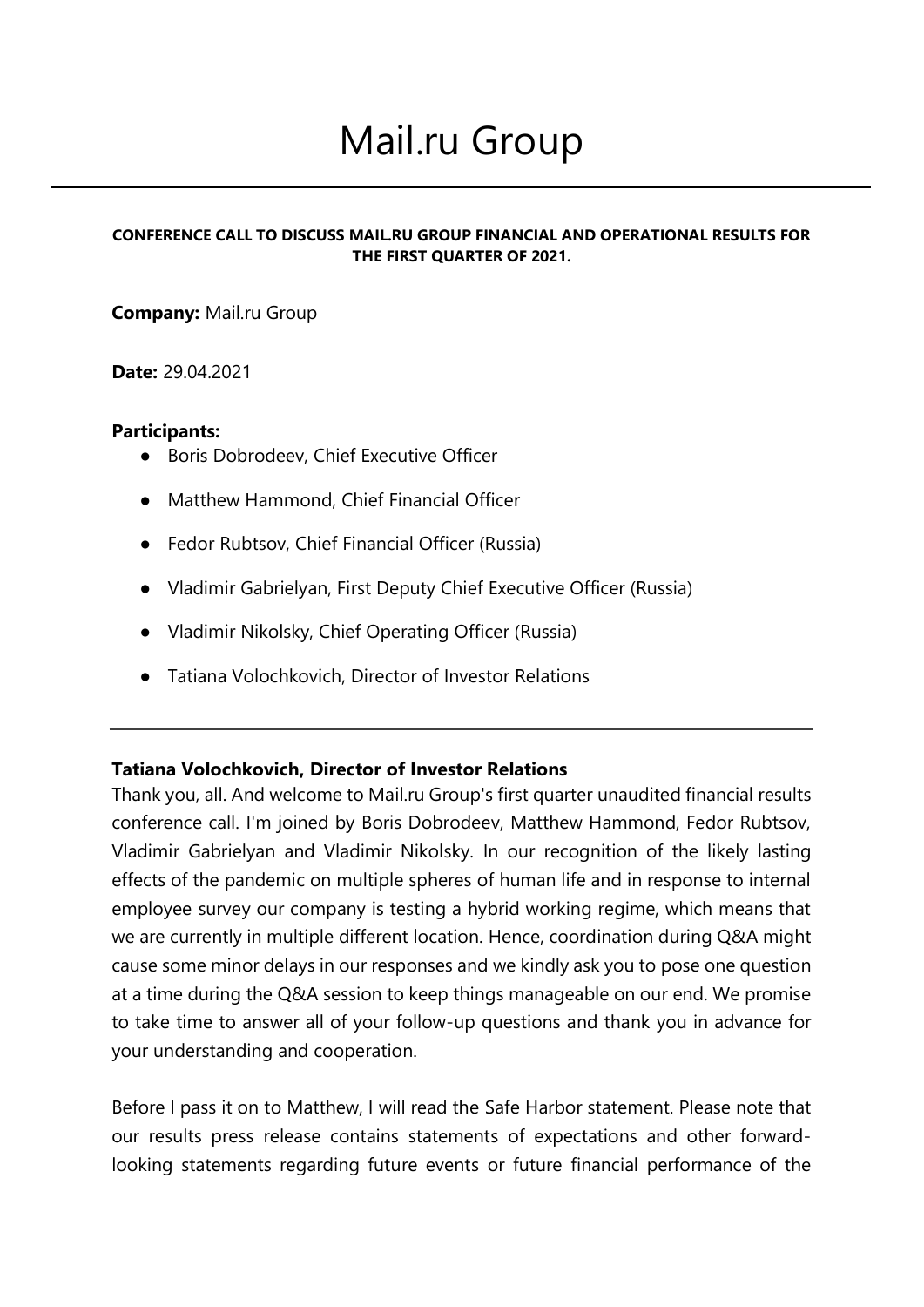Group. The forward-looking statements in the release are based upon various assumptions that are inherently subject to significant uncertainties and contingencies, which are difficult or impossible to predict and may be beyond the Group's control. Many factors could cause actual results to differ materially from those discussed in the forward-looking statements, including those referenced under Risk Factors in the Group's public filings. We would like to direct you to read the forward-looking disclaimer at the back of our release, particularly with respect to the possible differences between management and IFRS accounts.

Matthew, please go ahead.

## **Matthew Hammond, Chief Financial Officer**

Thank you very much. Good morning, good afternoon, and thank you for joining us. We had a strong start to 2021 with revenue growth of 27.4%, which would have been around 30% without the temporary loss of the VAT tax benefit for part of our IVAS business, which we experienced in Q1. We'll run through the details of this in a minute. The acceleration was driven by the ongoing recovery of our online advertising business along with the continued strong performance of MMO games revenue coming from MY.GAMES as well as Other revenues, mainly driven by the Online Education segment. EBITDA in Q1 grew 8% to RUB 6.1 billion. Excluding the VAT effect EBITDA growth would have grown 13% to RUB 6.3 billion. We continue to invest into growth and the strengthening of our business and ecosystem. Our key focus areas include video, particularly Clips, video and audio calls for personal and professional use, music, social commerce, games, digital education and ecosystem products, including VK Combo, VK Connect, VK Pay, voice and Mini Apps.

Despite all of the ongoing initiatives our plan remains unchanged - to deliver a certain level of margin improvement for the Group in 2021. This was not yet visible in Q1 mainly due to the ongoing mix shift towards MY.GAMES, which accounted for nearly 40% of Group revenues for the quarter versus 35% a year earlier. This is likely to reverse in Q2 given the combination of a low COVID base for advertising versus the high base for online games, along with the expected return to growth for IVAS, which will support not only growth, but also profitability of the core Communications Social segment and the entire Group. We would also note that Q1 already showed improvement in profitability in Games as well as New Initiatives segment and would reiterate that both revenue growth and EBITDA margin at a Group level are in great focus for the entire management team.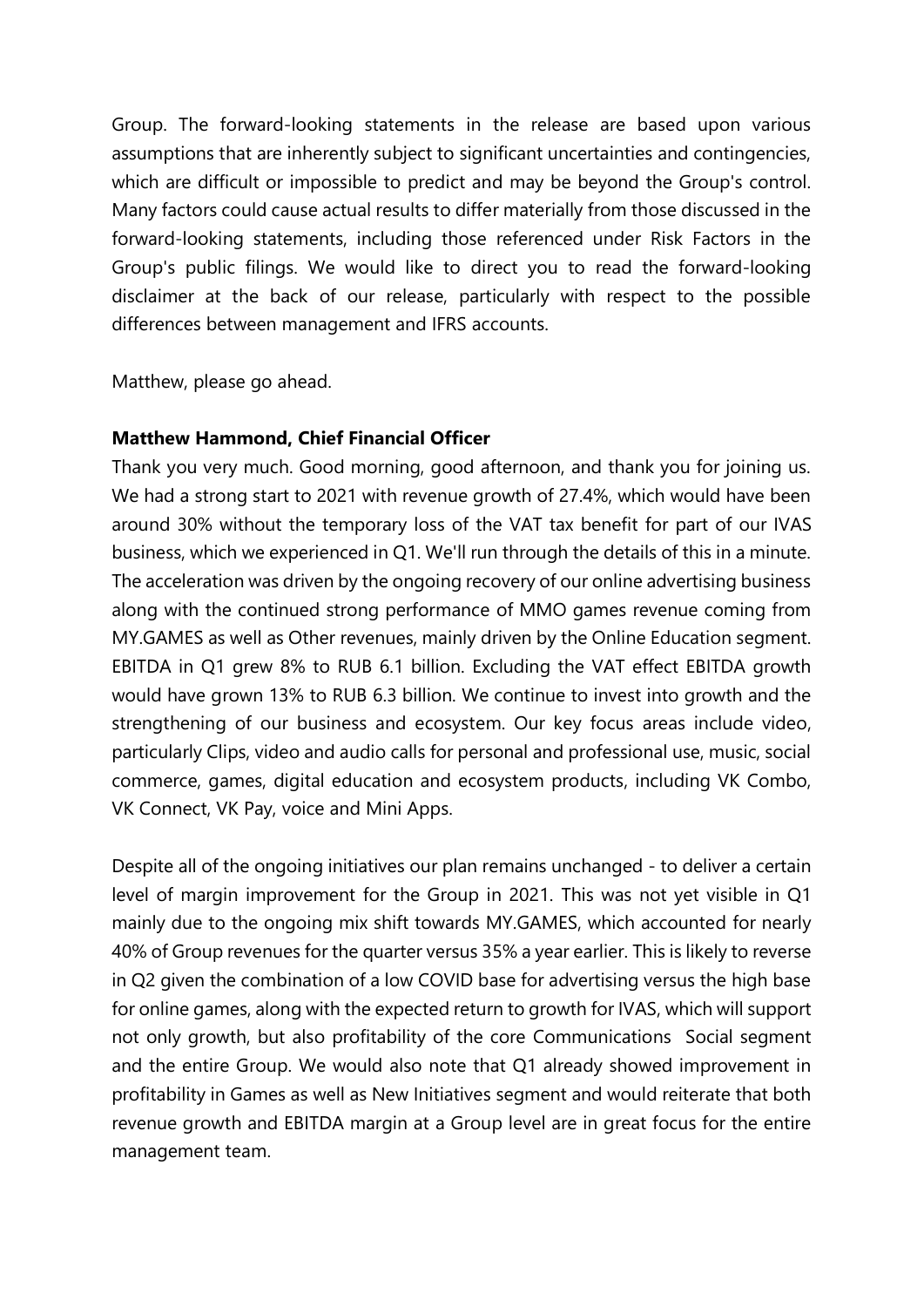And I'll now provide a few highlights across the key business areas.

First of all, **advertising**. Advertising revenues in Q1 grew by 22% to nearly RUB 10.5 billion which is a strong acceleration versus the 10.2% growth in the fourth quarter. Acceleration was driven not only by the ongoing macroeconomic recovery, but also continuous investment into Ad tech, focus on performance ad formats and scaling of the SMB initiatives. Some of the best performing verticals in Q1 were FMCG, entertainment, health, medicine, work, education and finance. We saw improvements in performance across the board. Some of the relatively underperforming verticals during the quarter were travel, autos, telcos, beauty, dating, and real estate. Among products and services VK remains the major growth engine with its revenue growth of 21.2% in the first quarter. In terms of client types, we remain focused on growing the advertising revenue contribution from SMBs with related revenues outperforming the overall ad revenue growth in Q1. We see major further potential for expansion here given that less than 10% of the 3 million businesses active across our two major social networks are currently our commercial advertising clients. Within ad formats, we're also raising penetration into video as reflected in the 36% growth in our in-stream video ad segment in Q1. The ongoing overall ad business strength is reflected in growth of the average eCPM in the MyTarget auction, which accelerated versus Q4 by almost 20%. Given the low base effect of Q2 and assuming no changes in the underlying environment, we currently expect further acceleration in advertising revenues in the current quarter.

As for the long term, our targets remain unchanged, and we continue to move towards better aligning our share of local online advertising market with our leading positions in audience reach and time spent with an ambition to hold 20% plus digital share in the midterm versus today's around 15%.

Secondly **IVAS**. IVAS saw a temporary decline of 3.6% in Q1, driven by the ongoing IT tax legislation changes, which are actually expected to have a net positive effect on the industry as well as the Group in the long run. As part of the new legislation since January, VAT exemption only applied to licensed software and databases included in the local register of domestic software. Previously the exemption applied to all software and databases. This means there was no application of the previously applied VAT exemptions to parts of our IVAS revenues for the majority of Q1 until we were included into the domestic software register towards the end of March. We estimate the IVAS revenue impact was around RUB 580 million with the consequence RUB 260 million reduction to EBITDA for the quarter. Excluding this effect, IVAS growth would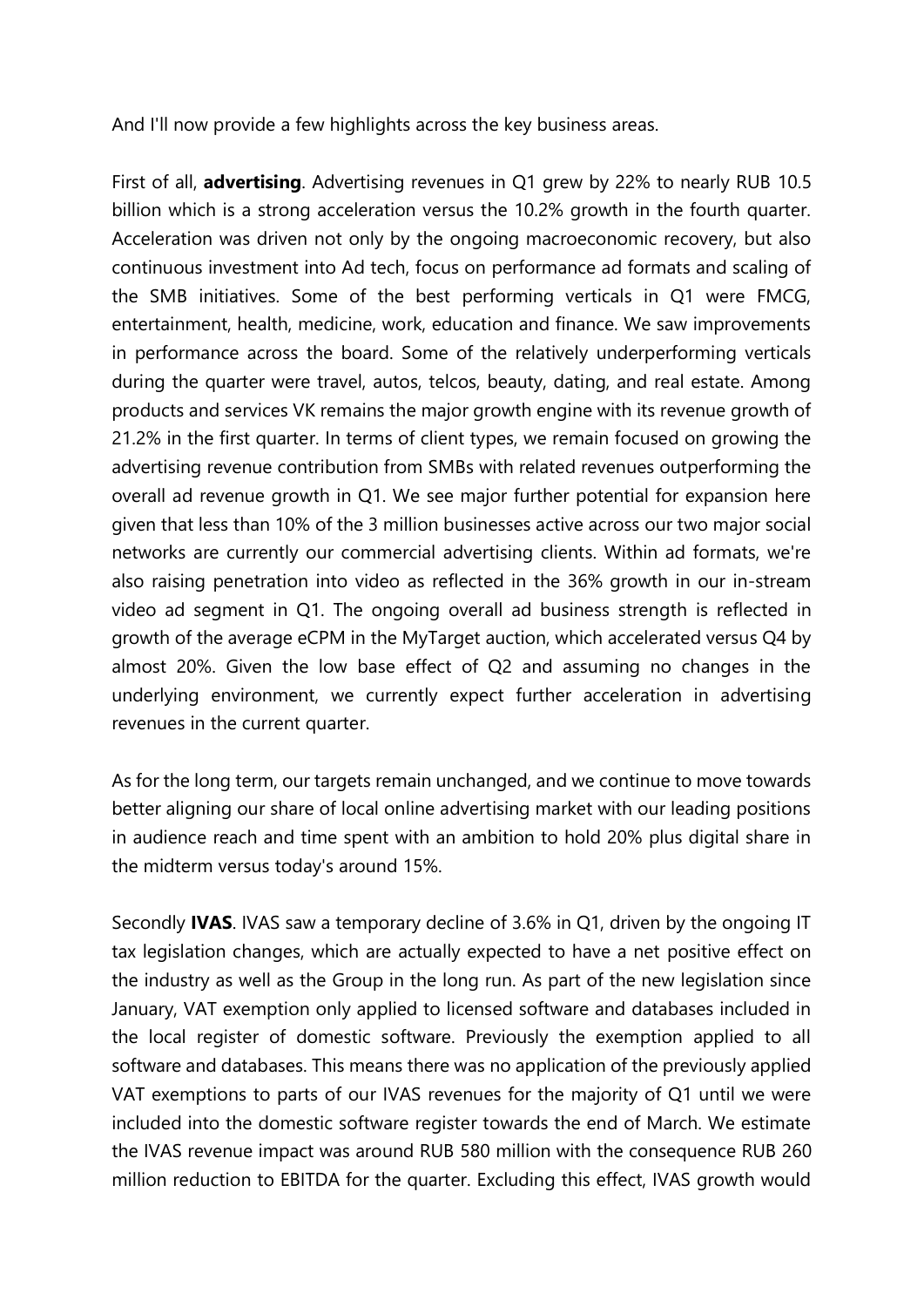have been around 8% year-over-year in the first quarter. As the process of getting into the register has been successfully completed, we expect normalized IVAS performance in Q2 with mid-single-digit growth for IVAS anticipated for full year 2021 in line with our initial budget and Group's guidance provided in February.

**Communications and Social** including VK. VK, our core product and the center of our ecosystem remains the largest component of the core Communications and Social segment. VK maintains its leading positions among the local social networks with the business delivering above 21% total revenue growth in the first quarter with acceleration versus the 17.2% seen in the fourth quarter. VK's Russian MAU stood at 73 million with DAU growing by nearly 6% to 48 million and 70% of users visiting VK daily. The number of services on the VK Mini Apps platform rose by 90% year-overyear in Q1 and is approaching 30,000 with MAU growing by more than 35% year-overyear and DAU up 80% year-over-year in March.

Product innovations continue and the launch of Multimarket, a single B2B platform for managing stores on VK, OK, AliExpress and Youla; updating messenger, video calls and the music section in Q1. VK Clips has shifted to the New Initiatives reporting segment as of Q1, which is the same as the broader ecosystem related projects such as VK Connect and VK Super App Kit, given that there are cross-segment initiatives. The Communications and Social segment saw 8% year-over-year growth in Q1. This is due to more than a third of the segment's revenue coming from IVAS, which saw the previously discussed temporary VAT hit in Q1. Excluding this effect, the segment would have expanded by 12%. Given the expected return to growth for IVAS in Q2, we expect the segment to exhibit stronger growth in the second quarter.

**Games**. MY.GAMES growth exceeded 42% in the quarter, reaching 11 billion despite no new game releases during Q1. Among the major growth drivers was the ongoing solid performance of existing franchise and other titles along with the successful late Q4 launch of Rush Royale. We also continue to see good traction from recent acquisitions such as the Deus Craft studio. Given that nearly 80% of MY.GAMES revenues comes from outside of Russia/CIS, currency also had an effect. In constant currency terms, growth was 30%.

Rush Royale was launched in late Q4, was internally developed by our IT Territory studio. The title was developed in a fully remote work environment and with only around \$300,000 in development cost, it is now approaching 6 million downloads and has surpassed 1 billion in cumulative revenues.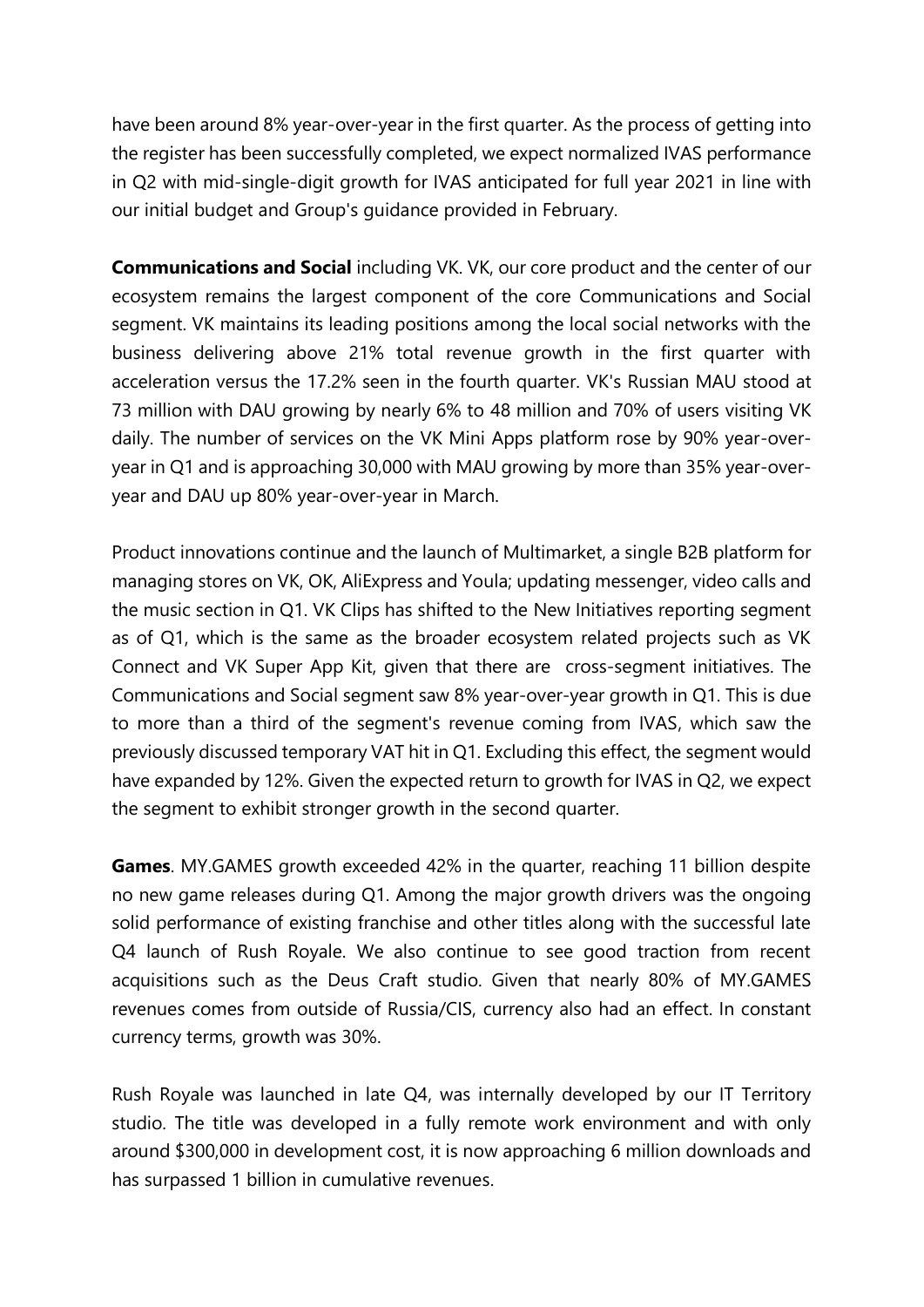Grand Hotel Mania, from recently consolidated Deus Craft studio continues to perform well with earn-out payments of around 300 million to be made in the coming days as part of the related consolidation deal announced last October based on the RUB 350 million of its monthly revenue in March. The deal highlights our effective M&A strategy around early-stage investments. Our franchise titles also continue to show good performance with War Robots now surpassing \$500 million in lifetime revenues and, Warface GO receiving Best Shooter Award from Pocket Gamer in March. The MY.GAMES Store is showing a positive traction with DAU of 2.5 million and prospects for synergies from porting our mobile games to PC via the MY.GAMES Store and therefore providing a boost to the revenues.

Despite the anticipated short-term slowdown in growth in Q2 due to the high base effect after the excessive 45% growth in MY.GAMES seen in Q2 2020, we aim to try to be around the record Q2 2020 revenues levels for this quarter. This will be supported by titles like Rush Royale and Grand Hotel Mania. And we remain committed to double-digit organic growth from MY.GAMES in 2021. Among the near-term launches, we're currently preparing Dino Squad of Pixonic studio for relaunch following multiple enhancements of the game, and we have one additional mobile title close to global launch subject to the success of its related beta testing. We are also in active pursuit of value accretive consolidation opportunities, which could further support the MY.GAMES growth. We'd like to highlight that the MY.GAMES Venture Capital Fund entered Games One's top 10 global gaming venture funds list with over 35 existing minority holdings with path to control and six completed consolidations, which we've managed to scale multiple times since closing. MY.GAMES margins should see quarteron-quarter improvement throughout 2021 with peak profitability expected in Q4 with the goal to deliver margin improvements from MY.GAMES in 2021 and a commitment to deliver 20% plus EBITDA margins for the business in the coming years.

**Online Education**. EdTech revenue has nearly tripled in Q1 to 2.2 billion with its share of Group's revenues already at 7% with continued strong growth from both GeekBrains and Skillbox assets. The segment was at breakeven level in Q1, but Q1 typically being the low point in the year in terms of margins, given the active new course launches and generally seasonally heavy marketing. Furthermore, the assets are seeing incrementally higher tax burdens as their scale grows, with Skillbox having started to pay VAT. There is also certain effect of the post-COVID year where platforms have to invest more into marketing given less organic traffic. Despite the expected post-COVID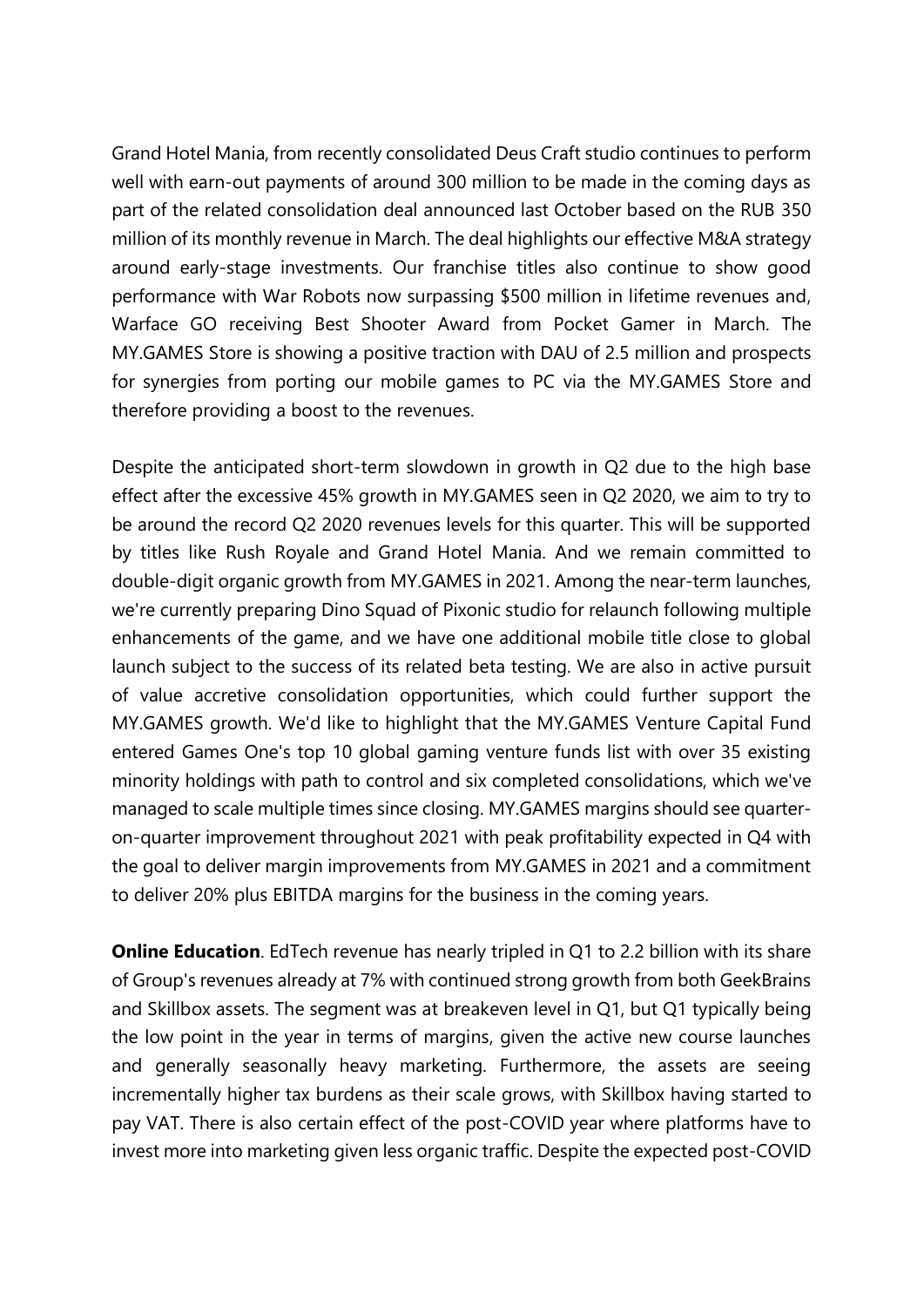growth normalization, we anticipate further strong growth for EdTech in 2021 with up to 9 billion in expected revenues and a positive EBITDA margin.

**New Initiatives**. The segment's profitability improved driven by the progress towards breakeven from Youla, which had an EBITDA loss of around RUB 200 million for the quarter versus nearly RUB 1 billion during the same period last year. Youla revenue growth was 15%. This is a function of our focus on the launched integration of Youla and VK in December, which helped drive 27% year-over-year growth in MAU to 33 million in March. In 2021 we continue to target RUB 3.6 billion to RUB 3.9 billion in revenue for Youla with progress towards breakeven, which we anticipate in 2022.

Amongst other initiatives, Worki was rebranded into VK Jobs having contributed 20% of Youla's classified revenues with related DAU rising by nearly 50% year-over-year and the number of new CVs increasing by 2x year-over-year in Q1. The service will continue its integration with other MRG properties such as VK, OK, Youla and our email service during 2021.

VK Clips reached a new peak of nearly 250 million views per day in March with the DAU of 15 million. Time spent per user grew almost 50% versus September with the number of users spending more than 10 minutes per day on VK Clips rising by a quarter year-to-date, with this consumption being additive to their overall VK engagement. And hence we are confident that Clips will help drive overall time spent on VK. Content quality is also being enhanced with recommendations being increasingly personalized and the launches of exclusive content such as interactive films. Amongst the other New Initiatives, we saw our recommendation platforms' combined revenue almost doubled towards 200 million in Q1 and the amount of people using both of our recommendation platforms reaching 62.4 million per month, up nearly 40% year-over-year.

**Ecosystem progress**. Authentication via VK Connect unified ID done outside of VK exceeded 9 million a month in Q1 versus less than 2 million last June, with a total of more than 29 million users outside of VK having used it for authentication since the launch, nine months ago. 16 of the Group services has now been integrated into VK Connect versus 12 at year end. The number of active loyalty program subscribers rose nearly 10x year-over-year as of March with further CVP enhancements via integrations with AliExpress, MY.GAMES Cloud, third-party e-reading platforms as well as our internal music system expected. Super App rollout continues with the launch of a super app on the basis of our e-mail service, which now incorporates calendar, audio and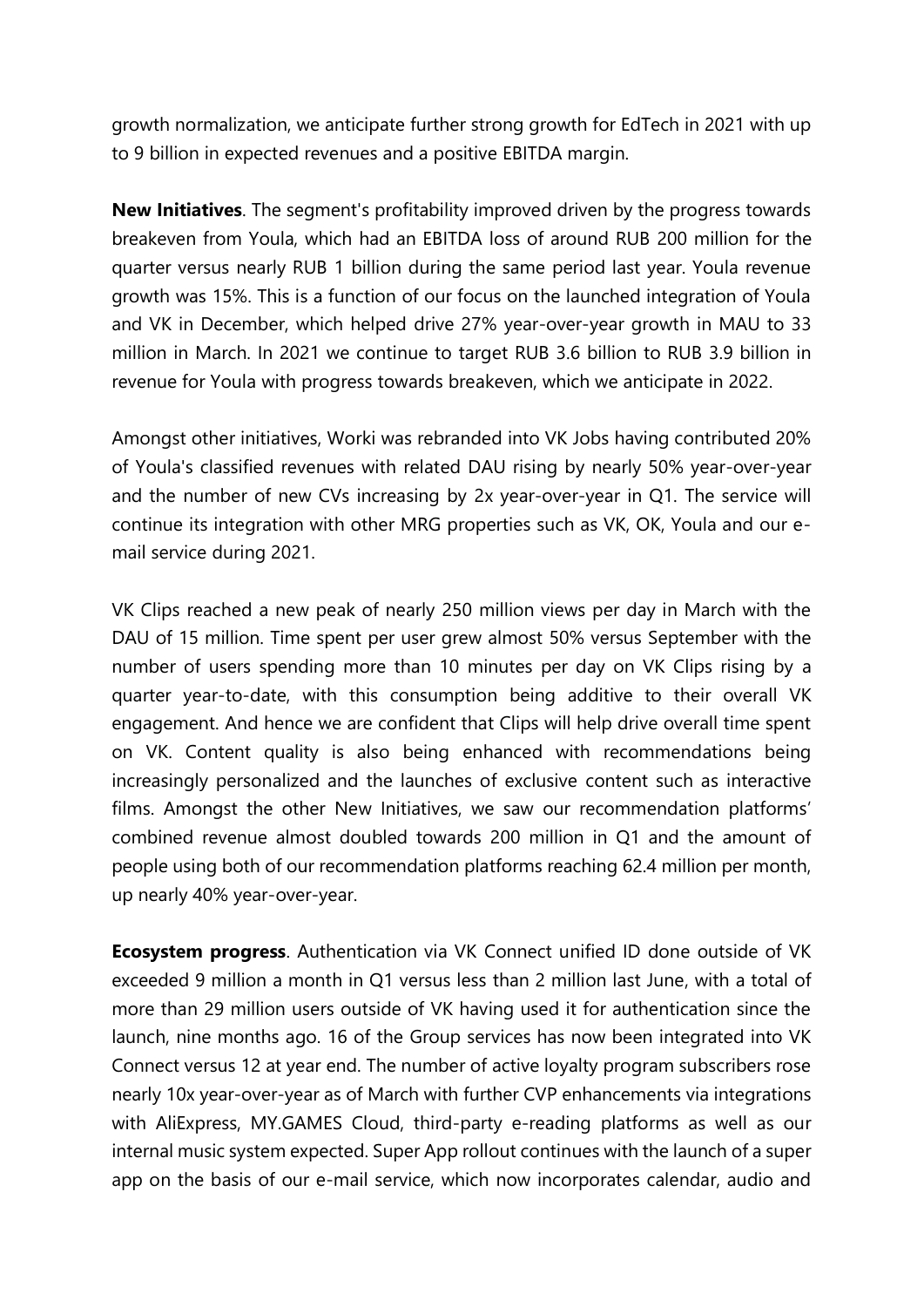video calls, cloud service tasks and voice. We continue to envisage our services as increasingly cross integrated and personalized with the potential for multiple valuable super apps, which we can offer to the more than 93% of Russian internet users who sit within our ecosystem.

**Joint ventures**, the **O2O JV**. The JV saw its GMV double year-over-year in Q1 to above RUB 40 billion. Delivery Club's revenues grew by 1.8x to RUB 3.2 billion with 1.6x growth in orders to nearly 17.6 million, a 61% 1P share in March with more than 43,000 in connected partners, which is nearly three times over what it was a year ago. Delivery Club continues to demonstrate improvement in unit economics with further enhancing its pricing and marketing processes as well as AI and analytical instruments and logistics.

Samokat revenues expanded by more than 10x to RUB 6 billion on the back of nearly 8x growth in orders to 11 million including up to 160,000 in daily orders in March. Samokat's dark store base expanded by more than 3.5x year-over-year to 490 in March. It launched operations in four new major cities in Q1 and plans to be present across all Russian cities with population more than 1 million in the next couple of months.

Local Kitchen serviced 2x more orders year-over-year and more than doubled its revenues to nearly RUB 1 billion in Q1 with 45 dark kitchens across Moscow. Citymobil exceeded 50 million in rides with GMV growth of 53% year-over-year to RUB 14.3 billion with growth supported by its ongoing efforts in B2B and premium segments, both expanding by 3x year-over-year in Q1. Completion rates driver utilization and ETAs continue to improve with contribution per trip improving in Q1.

AER. Our partners have recently done a call detailing the full year and Q1 results which they plan to do on a more regular basis going forward. In Q1, the local marketplace of AER continued its triple-digit year-over-year growth, which suggests ongoing share gains. This has continued into Q2 with growth of local orders, more than tripling yearover-year and combined AER JV nearly doubling year-over-year so far in April. AER plan remains to balance local and CB businesses already by the end of the current financial year. In terms of the ongoing investments, EBITDA burn rates was at a low single-digit level versus GMV in Q1, despite the rising level of investment. We are pleased with the platform's efficient expansion.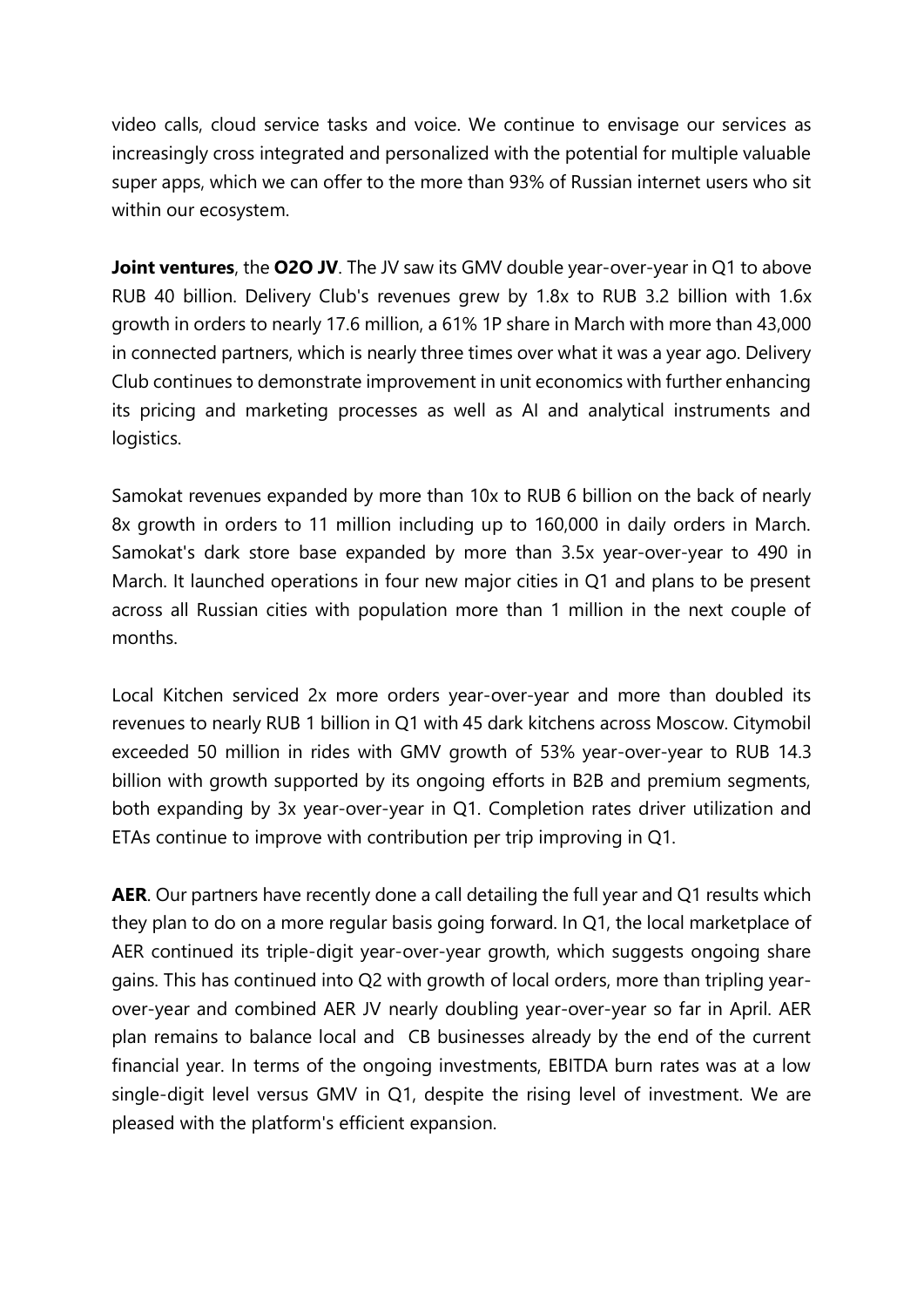Finally, **guidance and governance**. Our strategic priorities for full year 2021 remain unchanged and our guidance remains unchanged. We continue to expect revenues of RUB 127 billion to RUB 130 billion with an improvement in EBITDA margin year-overyear. While growing our business, we continue to evolve as a public company seeking ways to improve internal governance, standards and disclosure to help drive shareholder value. As part of the multiple ongoing initiatives, we no longer report on a pro forma basis with asset consolidation scope now fully in line with IFRS reporting. Also, as was guided at the beginning of the last year starting from Q1, we started to provide net income contribution from material associates and JVs within management accounts with granular breakdown for the various contributions. Again, this serves to reduce the differences between management and IFRS accounts.

To provide more transparency across the various pieces of our expanding business, EdTech is now presented as a separate reporting segment, which is the practice we aim to continue as the various parts of our business reach sufficient scale and proved profitability. Our recent ESG survey helped us identify certain focus areas important for the external community. We appreciate your feedback; we have taken it on board and aim to incorporate it in our upcoming Sustainability Report.

With that I thank you and we'll now like to turn to Q&A where we will leave as much time as we can for that.

# **Operator**

Thank you. [Operator Instructions] Our first question comes from Miriam Adisa from Morgan Stanley. Please go ahead.

#### **Miriam Adisa, Morgan Stanley**

Hi, everyone. Thanks for taking my questions. Firstly, just on advertising. If you could just comment on what you've been seeing over the last couple of weeks in April as you sort of lapped easier comps, just to get a sense of what growth is looking like now. I'll ask my questions one by one. So, you can go ahead and do that first. Thanks.

#### **Boris Dobrodeev, Chief Executive Officer**

Hello, Miriam. Thank you for the question. We see continuous improvement in the market and of course given that in April the really easy comps start where we see significant ad growth acceleration in comparison to March; it is really significant. So, generally, if we look at the shape of the market, we see segment like FMCG, entertainment, health, medicine, work, employment, education and finance improving,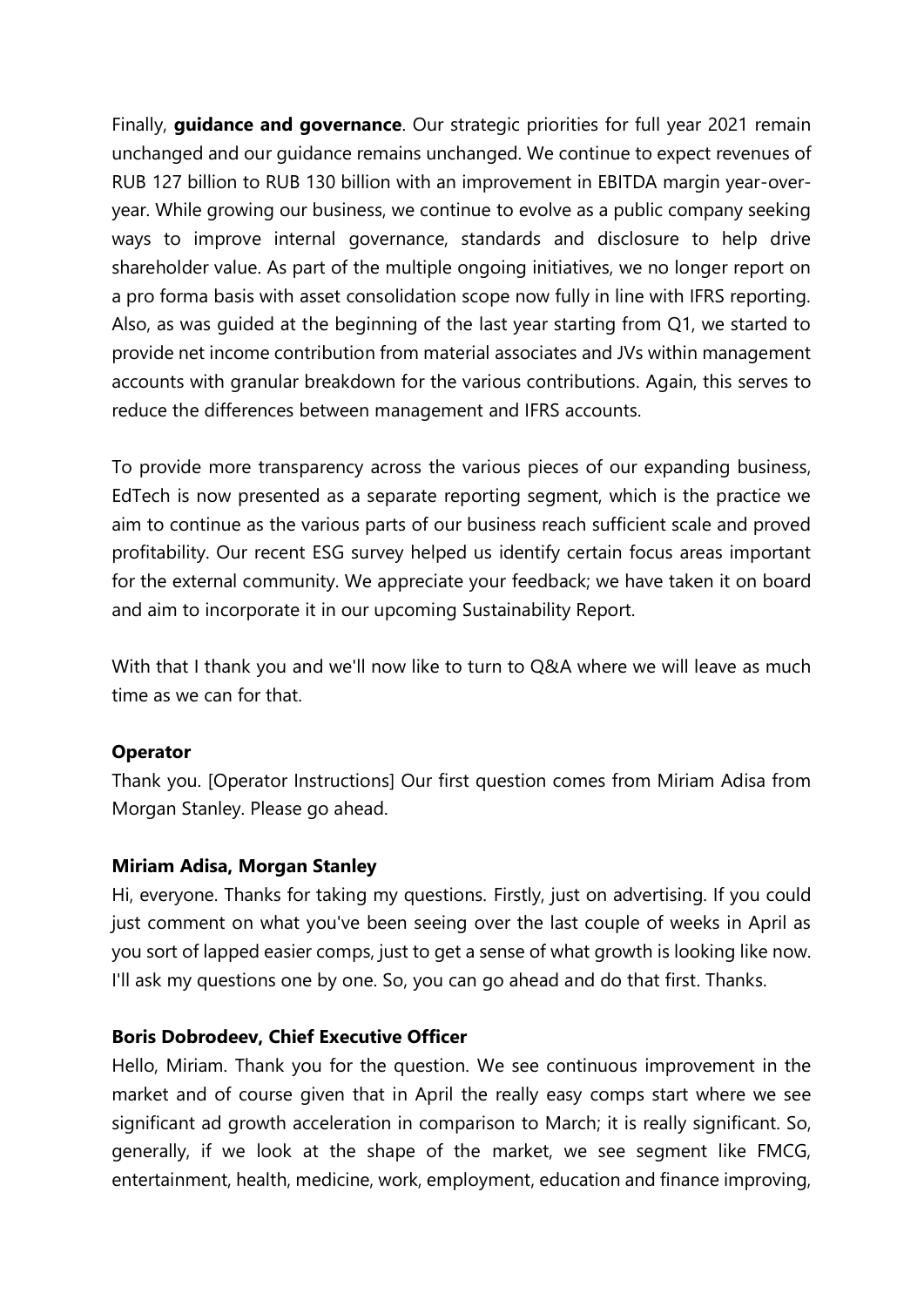while travel, auto, telcos, beauty, dating, and the real estate still a little bit underperforming. But generally, we think we're entering the quarter with quite encouraging numbers.

## **Miriam Adisa, Morgan Stanley**

Great, thank you. And then my next question is on Delivery Club. So, I see that you had a slight increase in active customers between Q4 and Q1 and frequency slightly went down. So, just again what do you sort of seeing as you lap the COVID comps. Are you seeing any change in user behaviour as people go back to normal? And what are you expecting this year in terms of the balance of growth between frequency and further customer growth?

## **Boris Dobrodeev, Chief Executive Officer**

Thank you for this question Miriam. I still think and see that we retain most of the cohorts that we acquired during the COVID. And I think that you know we're growing the business at such a high rate despite a very, very high base. It is a good sign. So, we still see as of now both the elevated size of user base as well as elevated level of activity per user. So, the level of activity decreased slightly sequentially quarter-on-quarter, but it is still meaningfully above pre-COVID level. So, we are very, very optimistic. And I think going forward, yes, we think that there is a structural shift in user behaviour. And also, we see higher user engagement thanks to this and also thanks to higher engagement in e-grocery segment of Delivery Club.

# **Miriam Adisa, Morgan Stanley**

Great, thank you. And my final question is just on the Super App strategy. I think you mentioned you're sort of planning to have or you see potential for multiple Super Apps. I'm just wondering how you're thinking about that in terms of what the different user proposition would be across these different Super Apps and whether there's any potential sort of conflict or will you integrate multiple services within different Super Apps? How are you thinking about the splitting all your assets across different platform?

#### **Boris Dobrodeev, Chief Executive Officer**

Thank you very much, Miriam. A great question. There are two angles at which we look at this question. First, it's user happiness and user satisfaction. We are not building Super Apps initially for business purposes. So, we're building them where it's really organically for the user to get some additional use cases. This is the strategy we pursue. Number two, we think that as we said before, we don't believe in the concept of one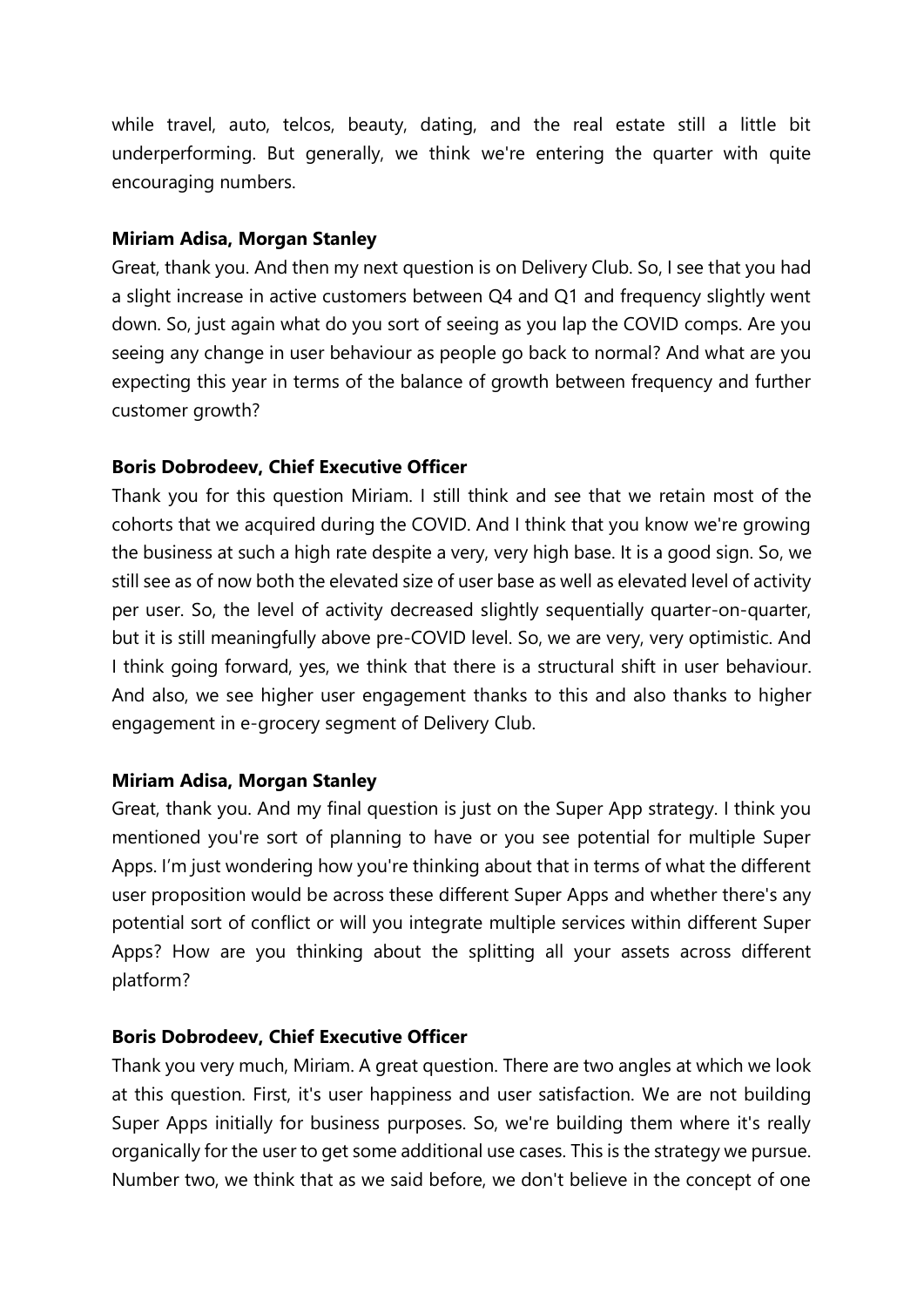Super App. We think, not only in Russia, but even within certain holdings or groups of companies there might be a couple of Super Apps which are built around different use cases. So, in Mail.ru Group you generally have VK Super App, which has a super, super broad audience and already because of super high breadth of audience it has a lot of use cases, it has probably the most advanced Super App and Mini App platform in Russia with more than 29,000 different apps being present on the platform. And for example, with VK, what we see is the breadth of usage is a very high; it is from gaming apps to taxi, to food delivery, to health, to different steps tracking, to productivity, to marketing tools. It is indeed super high given the high exposure to a very broad audience.

If we talk for example about email, we're starting to roll out email Super App strategy. There we see more angle towards productivity where the users use a lot of calendar services as well as cloud services and more productivity type of cases. We would continue to develop email in this direction. So, if you look at, for example, food delivery, our food delivery apps also generate a lot of high frequency audience. If you look at the Delivery Club and I think also Samokat, they're actually starting to aggregate a lot of cases around food delivery. If you look at Delivery Club, it originally started as just ready-to-eat food delivery app. Now it has a very fast-growing grocery segment. I think this is also kind of a Super App of its own. And even Citymobil is building the Super App case around mobility where you have ride hailing, car sharing, and also electric scooters built into its functionality. I think this is where I see the Super App market going. I think it's logical. I think big traffic generators will survive and increase their market share and probably smaller, less frequency apps will probably fade or become niche.

And then of course one more trend is voice. So, voice will play a big role in Super App strategy. What we see now, we introduced voice technologies into email and into VK. For example, in email, we are working a lot on the functionality to read your letters. I think it's very convenient. I think in the future very big percentage of all your communication with email information will happen via voice assistant. I hope I gave all my ideas on the Super App strategy and Super App market now.

#### **Miriam Adisa, Morgan Stanley**

That's great. Thank you for that detail. Thank you.

# **Operator**

We'll take the next question from Cesar Tiron from Bank of America. Please go ahead.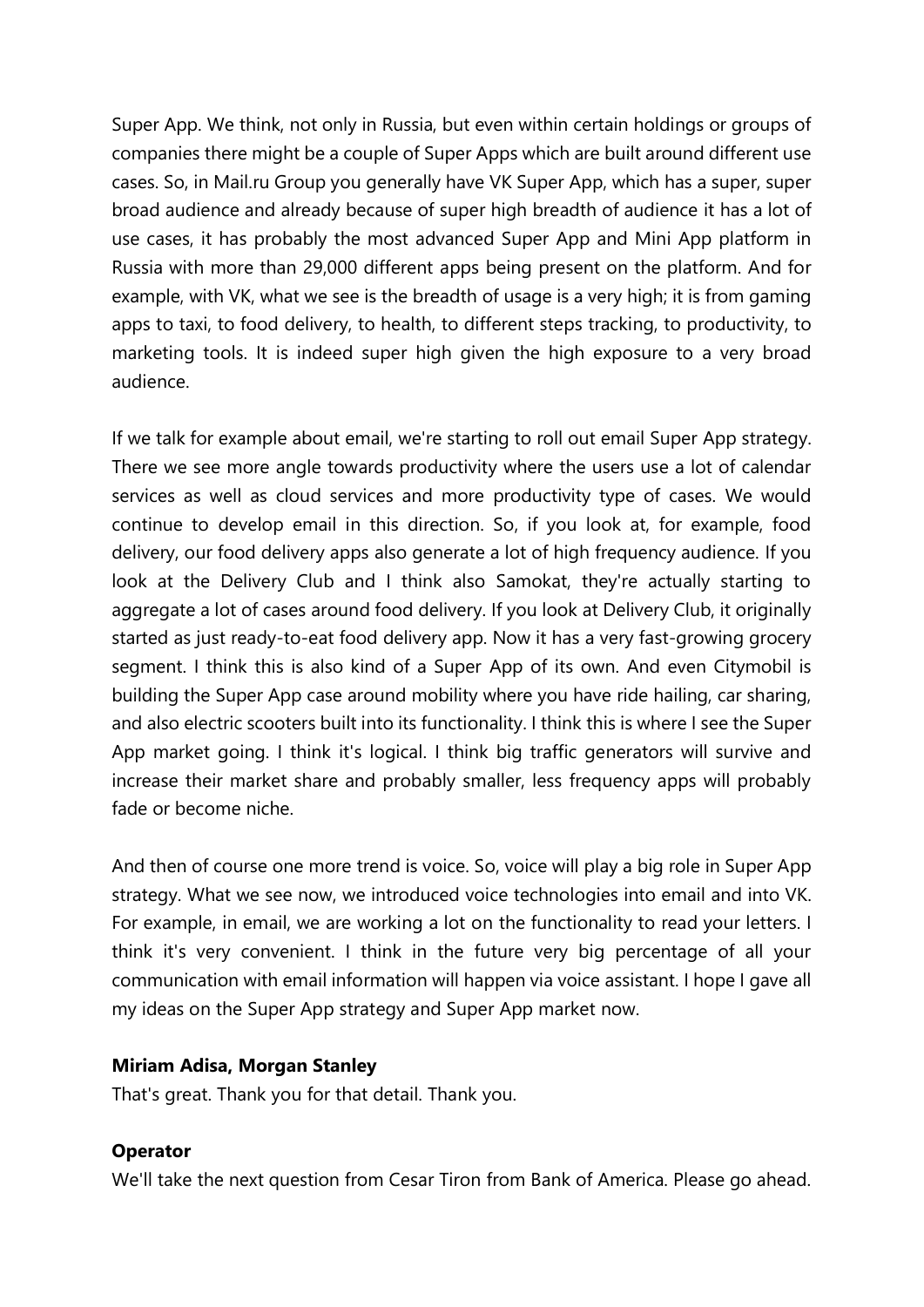## **Cesar Tiron, Bank of America**

Hi, everyone. Thanks for the call and thanks for the opportunity to ask questions. I have a couple on the advertising and social networks, probably I'll ask these together and one on the O2O JV. The first one on the advertising, on the 22% advertising growth that you reported. Is there any tailwind from FX? I'm thinking about for example any in-game advertising revenue that you might have had or anything like that. And then the second question on that segment would be on the big OPEX increase. I think margins were down about 9 percentage points in Communication and Social. I just wanted to understand better what projects are you pursuing and where basically have you invested and if we should expect in the next quarters that this pressure on Communication and Social will be less than what we've seen in Q1? Thank you so much.

# **Matthew Hammond, Chief Financial Officer**

Cesar, hi. It's Matthew. I'll answer the first question on FX. There is some FX, but it's not enough to move the needle to be honest. It's really rounding errors there, it's really not relevant. And I'm sorry, the second question, we missed. Could you just repeat the second question?

## **Cesar Tiron, Bank of America**

Yes. Sorry about that. Basically, just wanted to have a bit more clarity on the OPEX. I think the margins on Communication and Social were down about 9 percentage points versus last year. I think OPEX was up about 30%. So, just if you help us understand a bit better, what are the key drivers? You seem to be investing quite a lot in the social networking, is that content, is that technology? What is it in any case, it seems to be increasing faster than revenue unless I get this wrong?

#### **Matthew Hammond, Chief Financial Officer**

Cesar, it's Matthew. There are a couple of effects there. First of all, obviously IVAS. IVAS falls into Social and Communications and because of the temporary VAT effect we had in Q1, as we said that removed 600 million of revenue and over 200 million of EBITDA, that obviously does have an effect. The other two effects are, one is a rollover from headcount growth late last year, and the second is Clips where we do continue to invest. This is really driving traffic, video, mini apps, social commerce all of these areas we continue to invest in because they are absolutely core to the increased time spent online and the growth in user numbers and I think Boris is going to add another couple of comments.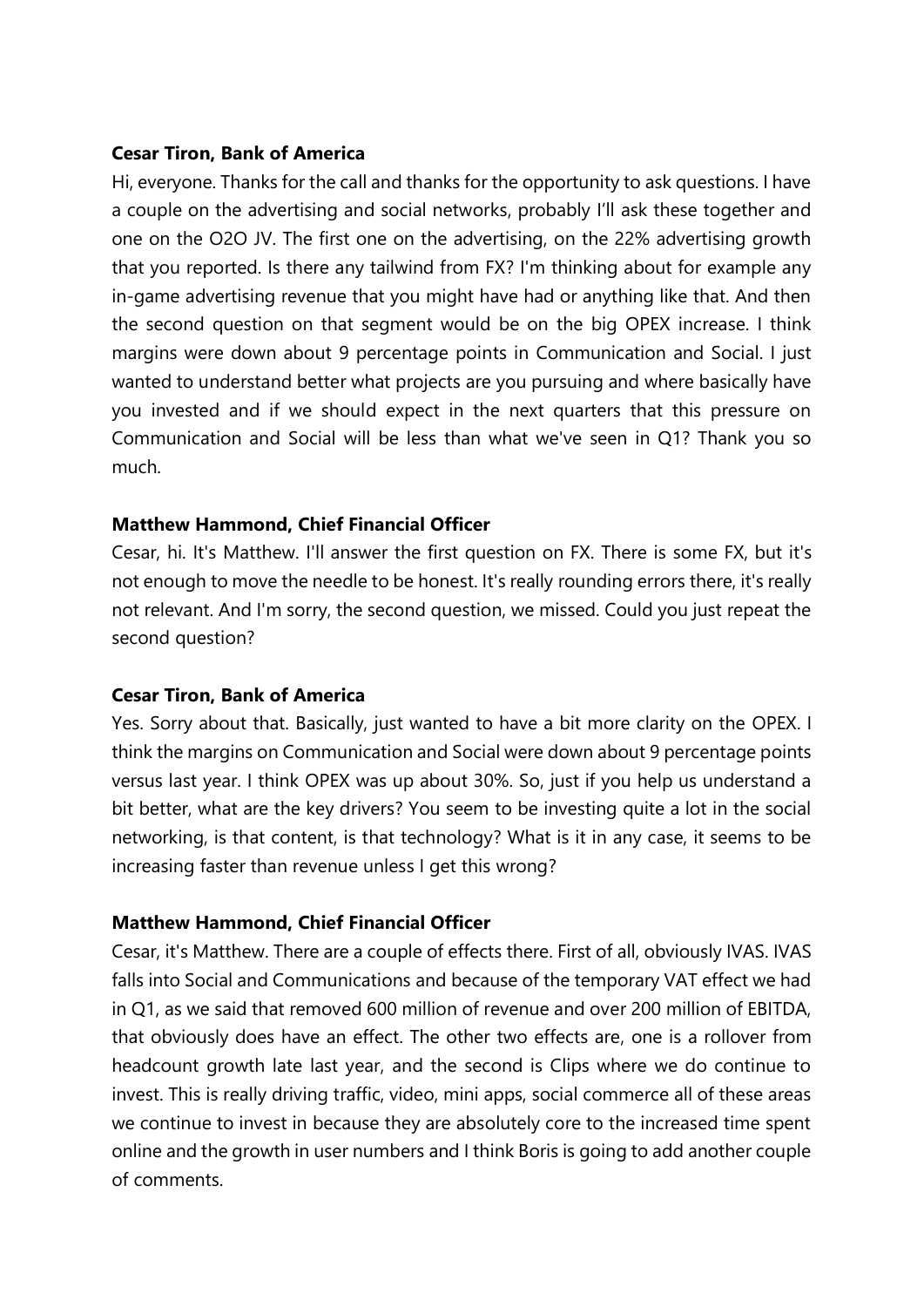## **Boris Dobrodeev, Chief Executive Officer**

Matthew thank you very much. Just to add to what Matthew just said, there are a lot of projects that lie within this segment. For example, in email and portal, which is also part of the communication part, there are a lot of important ecosystem projects, R&D projects; things like single ID, Combo, Marusia virtual assistant, devices, Capsula speaker and all the devices, and even Search actually lies within this segment. Generally, all of the video technologies that Matthew just mentioned they almost all lie within this segment. As you obviously noted, we're getting more and more transparent with our reporting, but still Social and Communication have a lot of R&D heavy stuff. But I mean if you completely strip them out and leave clear-cut social network, the picture would obviously be the same. I hope I gave the overview. There are multiple projects which are lower margin than core Social and Communication, which lie within this segment. They are not that high margin, but obviously, if you look at where the world is going, they're absolutely existential for the existence of Mail.ru Group and our ecosystem in the future. Thank you.

## **Cesar Tiron, Bank of America**

Thank you so much. That was very clear.

# **Fedor Rubtsov, Chief Financial Officer (Russia)**

This is Fedor here. Just a small technical correction that overall what Boris said is right. However, a couple of the products are actually in the New Initiatives such as Marusia and Сapsula. But overall, that's right, quite a number of R&D heavy products are sitting within the Communications and Social segment.

#### *< Additional IR comment to clarify the management answers to the above question:*

*Given the potential for Clips to become a major separate product and its target presence across the various Group's services, Clips has been shifted from Communications and Social segment into the New Initiatives starting from Q1 2021, along with certain ecosystem products like VK Connect and VK Superapp Kit, which are being rolled out across projects inside as well as outside the Communications and Social segment.* 

*Communications and Social margin in Q1 2021 was mainly affected by a temporary loss of VAT benefit as well as the ongoing R&D related hires and investments into the VK Combo loyalty programme, music, VK mini apps, group communication and social commerce initiatives.>*

#### **Cesar Tiron, Bank of America**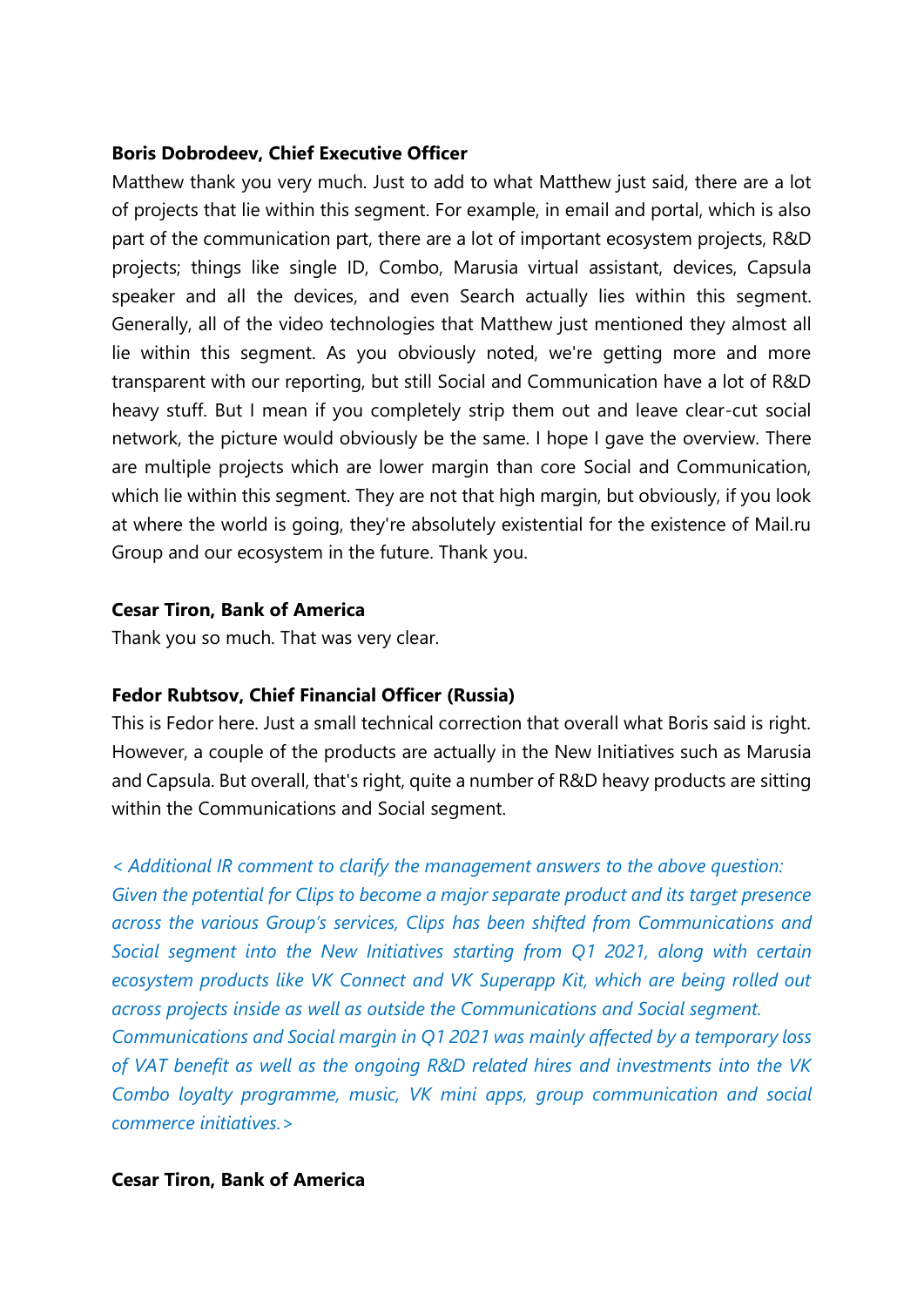Thank you so much. Just one other question please, sorry about it. On the O2O JV, do you disclose, I haven't seen it, but do you disclose how much cash is left in the JV? And do you think you can help us a little bit understand what's the burn run rate on a cash flow basis on a yearly level for this year at the JV and how much cash this JV needs in your view to reach breakeven. And if it needs cash, will it be only funded by the current two shareholders in your view? Thank you.

## **Boris Dobrodeev, Chief Executive Officer**

No. I would not comment on this topic as I think information is quite competitively sensitive. We would refrain from answering this question. Thank you.

*< Additional IR comment to clarify the management answer to the above question: Question was misheard by the CEO and related answer will be provided below.*

# **Cesar Tiron, Bank of America**

Thank you.

## **Operator**

Thank you. We are now going to move to our next question from Vladimir Bespalov from VTB Capital. Please go ahead.

#### **Vladimir Bespalov, VTB Capital**

Hello. Thank you for taking my questions. My first question will be on EdTech. When I look at the first quarter revenues and at your full-year guidance it actually implies that in the three subsequent quarters there will be no sequential growth. So, maybe you could comment a little bit why do you expect no sequential growth or maybe your guidance is pretty conservative and there is a upside. Plus, are there any options in the EdTech segment, which you can exercise and consolidate more assets in the coming quarters? This will be the first question. And the other one, I will ask it later. Thank you.

#### **Boris Dobrodeev, Chief Executive Officer**

Thank you. As for education technologies I think we want to be conservative in terms of guidance, obviously, the asset is growing at a very good pace. It's growing 3x yearon-year and indeed when we gave guidance we wanted, and we want to be conservative. It's better to under promise and over deliver. Generally, we're very optimistic how these assets are being operated and how they are positioned in the market. As of coming next quarter, I'm not sure that there will be any consolidation that will impact our financials. But, as you know, situation is pretty dynamic, and we are pretty acquisitive. And we never were shy about expressing our interest in the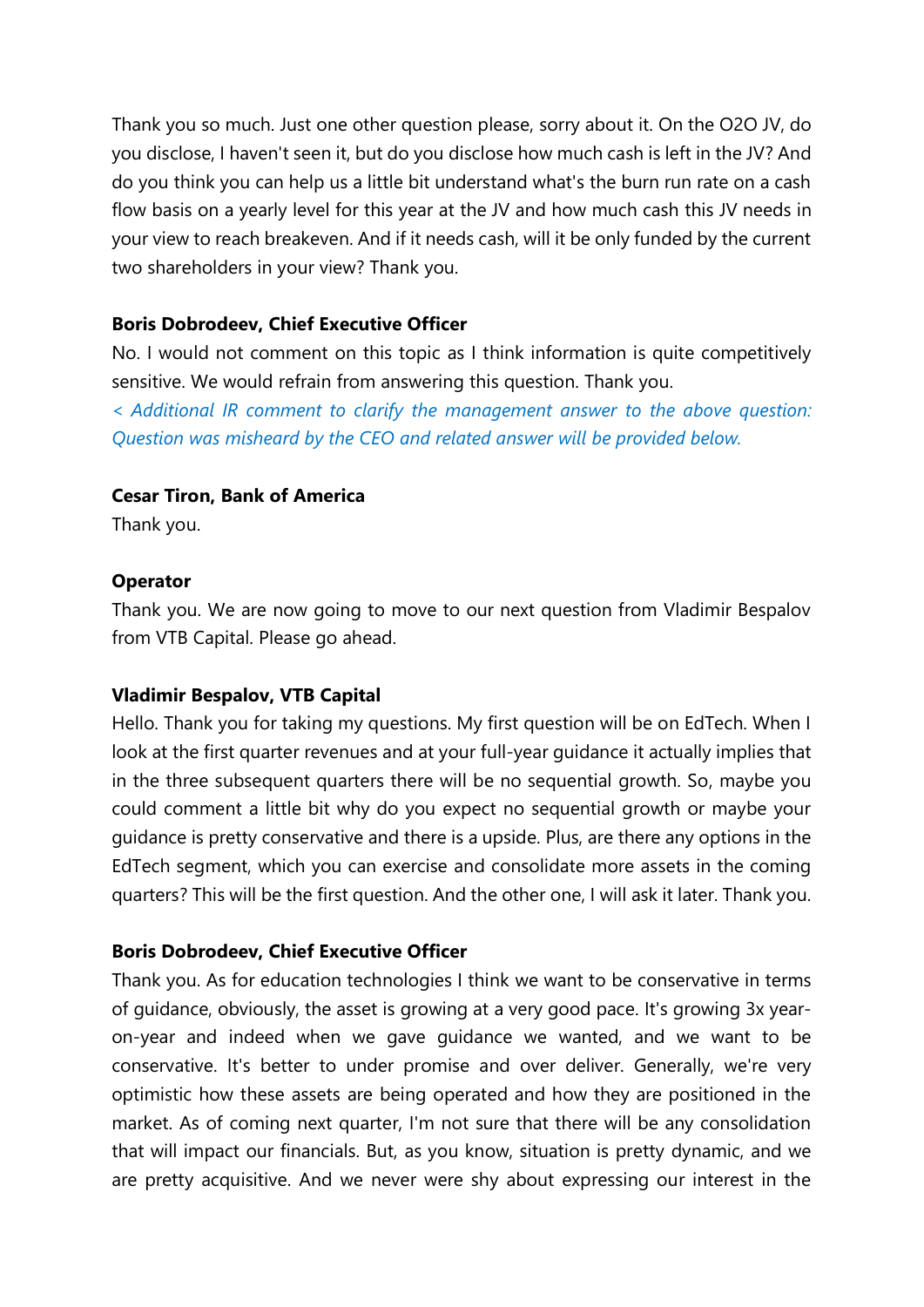EdTech sector. So, never say never. But of course, we have assets with path to control such as Uchi or SkillFactory and of course I expect that medium term we will increase our shares in these companies. And referring to the previous questions from Cesar, as far as I understand from my colleagues, again, initially not all of us heard the full question and when I was answering, I answered the question on the cash remaining at O2O. And I think there was the second question about the burn. And my colleagues will now address this question because I just didn't hear it. I think Matthew and Tatiana will address it.

#### **Vladimir Bespalov, VTB Capital**

Okay. Thank you.

## **Tatiana Volochkovich, Director of Investor Relations**

We do anticipate that given the seasonality the level of burn of O2O will increase in the second quarter for a couple of reasons. As you recall last year, there was a peak of the pandemic in the second quarter, which allowed the ride-hailing businesses to significantly reduce all variable costs by reducing driver as well as customers subsidies. We have done the same, Citymobil had a very strong improvement in unit economics in Q2. This is reversing a bit this year. And I think you heard some comments from our peers as well on the front, the demand is coming back quite strongly. And for example, there is a little bit of a supply issue. So, we are of course investing into drivers in order to ensure high customer quality. In terms of burn rate, in absolute terms, it's likely to be higher for Citymobil for example. On the other hand, if you look at this business, and where it was in the Q1, we are extremely happy with the trend we're seeing as the burn versus GMV has declined by 15 percentage points year-on-year. The business has seen significant improvement in its economics.

Delivery Club, as we mentioned, last quarter actually saw positive unit economics already in February and we anticipate a significant reduction in the burn rate for Delivery Club for 2021. Of course, Samokat is in very active expansion phase, as Matthew mentioned. They're going to be launching in all the largest Russian features in the next couple of months. You can see in the numbers, the revenues are growing 10x, orders are growing 8x year-on-year. This will be shown in the GMV numbers and so on. So, of course the associated burn, given that they're opening a significant number of additional dark stores and hiring additional staff and so on, will increase this year. But in terms of the performance of existing dark store base, we are very happy with the performance, it is showing in terms of the timelines operational breakeven. So, in aggregate, there could be of course some increase in total burn rates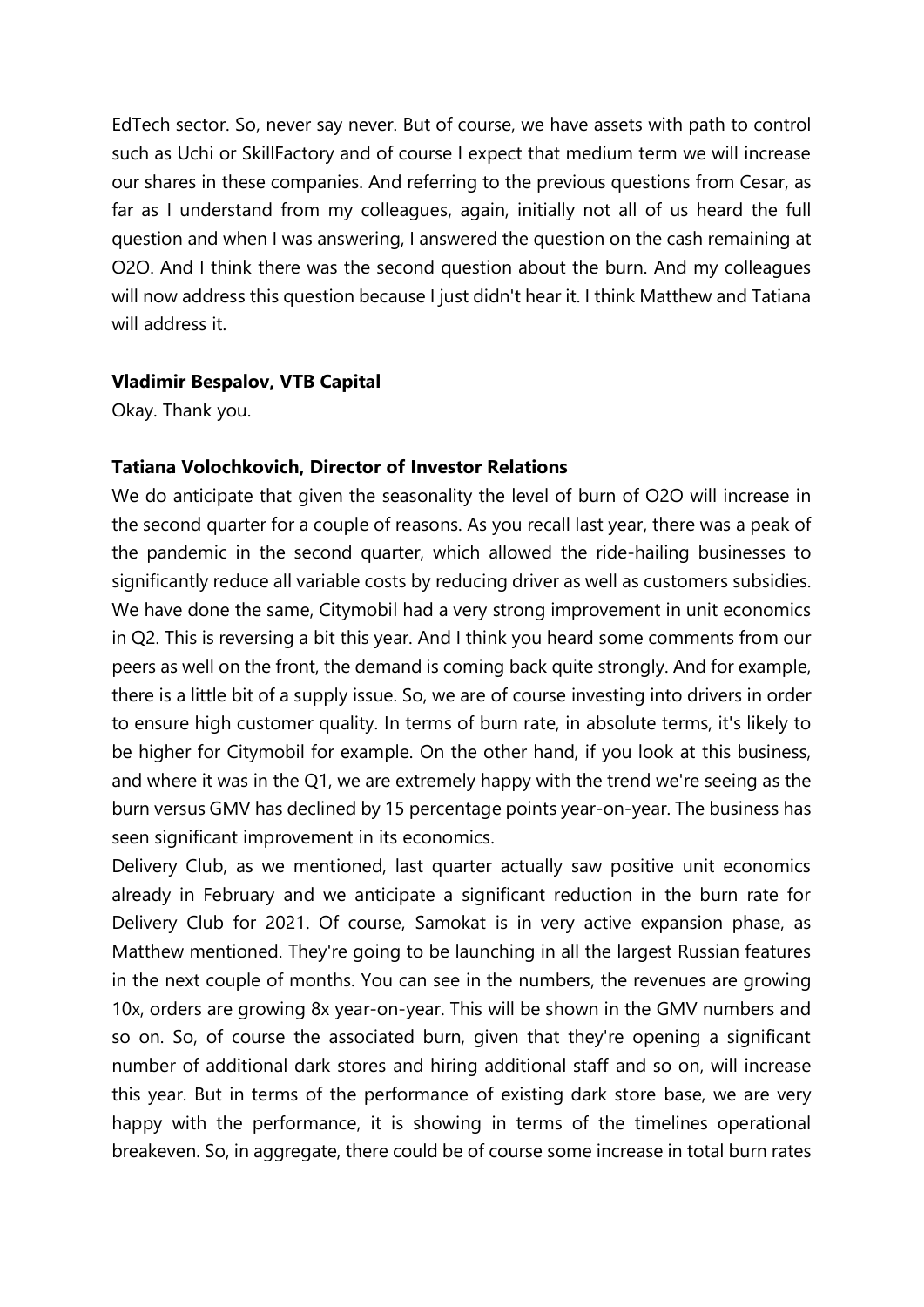in Q2, but economics are improving and we're confident about these assets reaching breakeven and very supportive positive economics in the coming years. Thank you.

## **Vladimir Bespalov, VTB Capital**

Thank you. May I have another question? During the previous call, you mentioned you have 3.5 million paying subscribers. Maybe could you update where do you stand now in terms of subscribers for you VK Combo loyalty program?

#### **Boris Dobrodeev, Chief Executive Officer**

So, the joint paying subscribers of Combo and Music is about 4 million.

# **Vladimir Bespalov, VTB Capital**

Thank you very much.

## **Operator**

We are now going to take our next question from Vyacheslav Degtyarev.

# **Vyacheslav Degtyarev, Goldman Sachs**

Thank you very much for the call. Couple of questions. Firstly, on margins, but more on a high level. Having moved the Clips and few other projects into the New Initiatives segment, do you see certain sustainable medium-term level of margins in the Communication and Social segment?

# **Matthew Hammond, Chief Financial Officer**

Hi. It's Matthew. Sorry, I apologize for the delay. As we've said we're all in different locations and it always difficult to coordinate everyone. We would say around the mid 40s is a sustainable level.

#### **Vyacheslav Degtyarev, Goldman Sachs**

Thank you very much. And secondly on O2O JV, there were some comments in the media around the different views on how to approach the management of the O2O JV between you and Sberbank. Have you aligned those views somehow with Sberbank? And if you can share your views, how structurally is that difficult to reasonably align the interests of the two large ecosystems without the negative consequences on the Delivery Club and Citymobil operational performance. Any thoughts there would be appreciated here. Thank you.

#### **Boris Dobrodeev, Chief Executive Officer**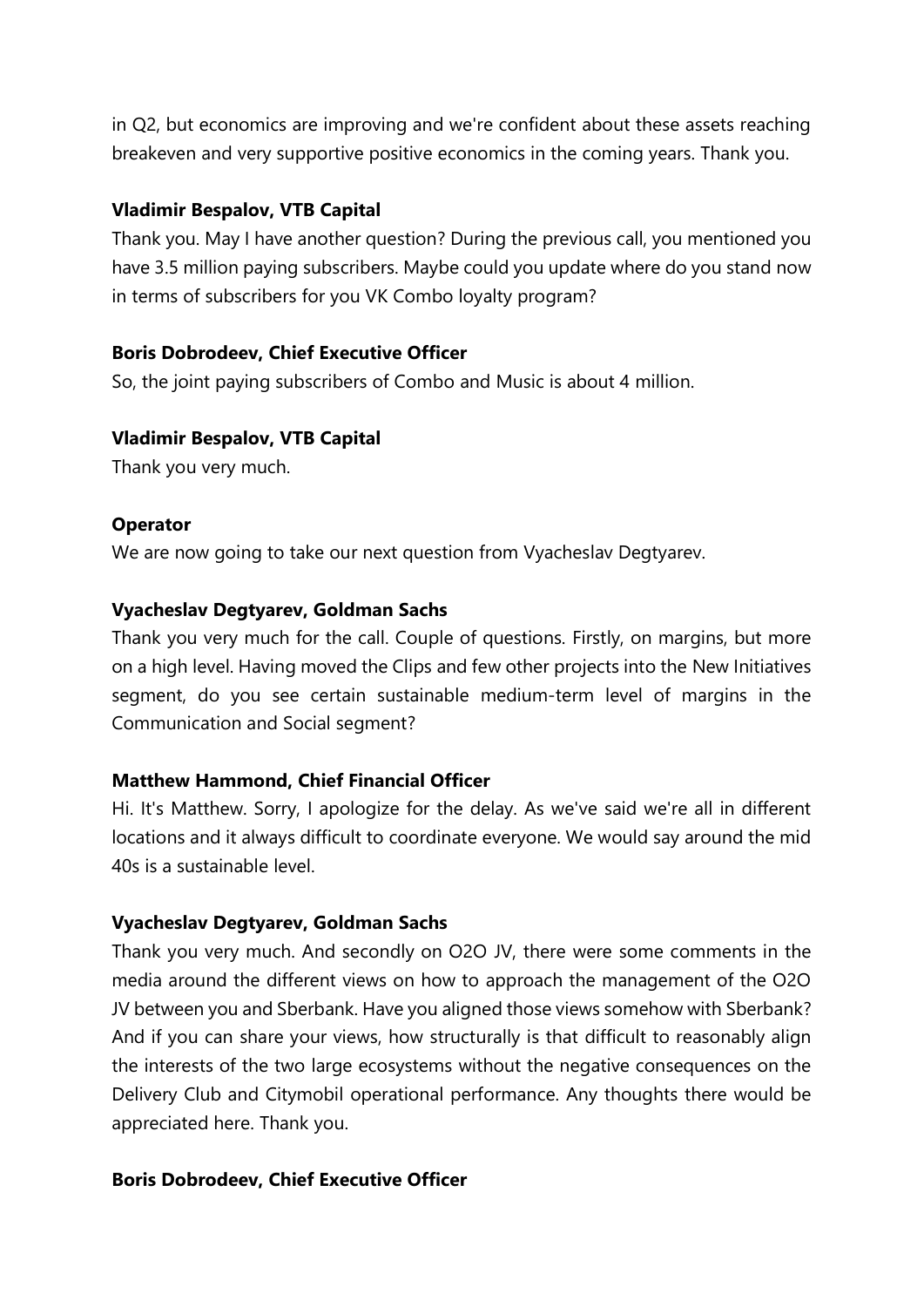Thank you very much. I will take that. We are very happy with how the assets are being developed. And I think the results speak for themselves. We're totally satisfied with O2O. As we said before, we are happy, and we plan to remain the shareholder of O2O. As for our relations with our partners, I think they were structured in the initial deal agreements and we live according to them since the inception of the JV, and we're not aware of any changes or restructurings over this period.

## **Vyacheslav Degtyarev, Goldman Sachs**

Thank you very much.

## **Operator**

[Operator Instructions] Our next question comes from Anna Kupriyanova, Gazprombank. Please go ahead.

# **Anna Kupriyanova, Gazprombank**

Good afternoon. Thank you very much for the presentation. My questions will be on margin side. Given your annualized outlook for the margin improvement in terms of EBITDA; just for my understanding, I see that current margin is at the level of fourth quarter and implying a margin improvement from where should it come and in which year period? I understand the second quarter will be not as good for Games division. Does this mean second half for Games should be better and maybe you could add something on other details? And then I will ask my second question. Thank you.

# **Matthew Hammond, Chief Financial Officer**

Thank you. It's Matthew here. The first thing to note of course is that the comps for 2021 are not in the same shape as previous years. 2020 was obviously an exceptional year. We saw huge swings and then there is a number of factors there. We are in a much more normalized environment right now. Q1 is always the low point for Games margins, and as we said we expect Games margins to increase through the year peaking in the fourth quarter as they usually do. Now, as we said, 2020 was different. It had different dynamics. Obviously in Q2 and Q4 you saw lockdowns, and we also took advantage of those lockdowns by bringing new users and also taking advantage of some of the cheap traffic. So, in terms of our margin guidance for this year. Clearly, we expect Games margins to get better through the year. Also, in the second quarter, as we just previously said, there is a mix shift. Games will -- as we just gave guidance for Games, and clearly ads' comp is very much easier, so, we would expect that the percentage of sales of ads will be much higher in Q2 this year than it was last year. If you put all of that together you will then see a margin improvement through the year.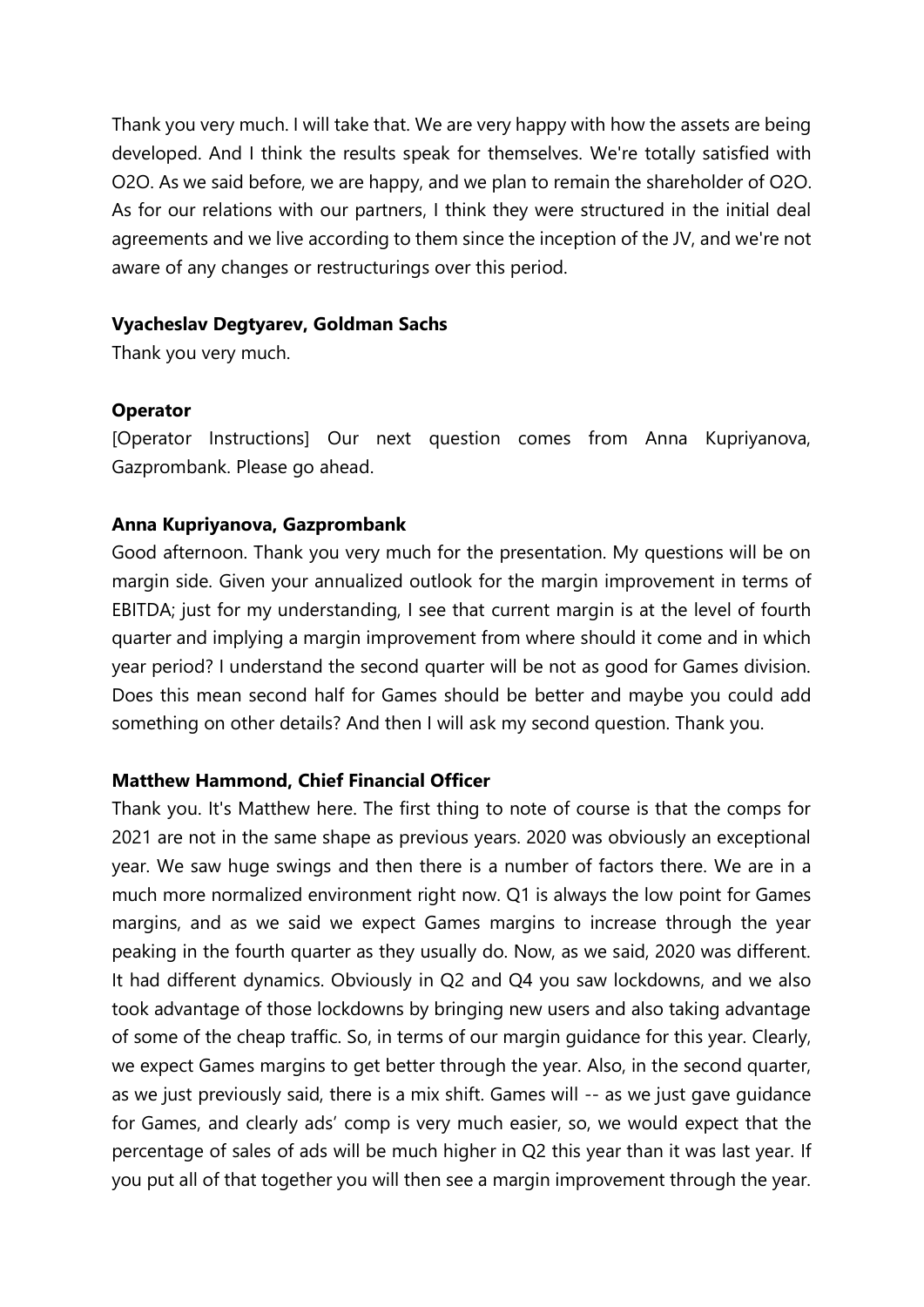And I would say, and we said this with the full year results about two months ago, we would expect a more normalized shape to 2021 in terms of the margin profile through the year.

## **Anna Kupriyanova, Gazprombank**

Thank you very much for your answer. And one small question on margin as well. In EdTech, I see that your margin is below historical level. I understand it is very competitive time for this market segment. Just for my understanding, how margin of EdTech business can develop going forward? I mean midterm, maybe in 2-3 years' period what is the normal level for EBITDA margin for this segment maybe?

## **Boris Dobrodeev, Chief Executive Officer**

I will take that. The asset is growing at a fantastic pace, 3x year-on-year, it's also showing record audience addition, record amount or courses added, hundreds of new courses launch in quarter, that's absolutely a record for this asset and maybe I assume for the Russian market as well. There were quite heavy investments into growth. And as we look at the top line, we think that these investments are fully justified. So, we fully encouraged the company to go ahead and invest this money because we think this money is well-spent. But of course, as you know this is a business with positive margins, so, going forward on a normalized level we expect this business probably to be at least 15% to 20% EBITDA margin. We could have significantly higher margin even now, there is no necessity to keep the ongoing -- for these investments to keep the ongoing business. But since we are after-market expansion, we prefer to reinvest some of the margin that we get in this business.

# **Anna Kupriyanova, Gazprombank**

That's very clear. Thank you. And with a quick follow-up on IVAS. Given it was a technical effect in January, February, can we assume that going forward, you will get some compensation for these months in terms of VAT return?

#### **Boris Dobrodeev, Chief Executive Officer**

Sorry to interrupt. For these 500+ million we assume there is no compensation.

**Anna Kupriyanova, Gazprombank**

Okay, thank you.

**Operator**